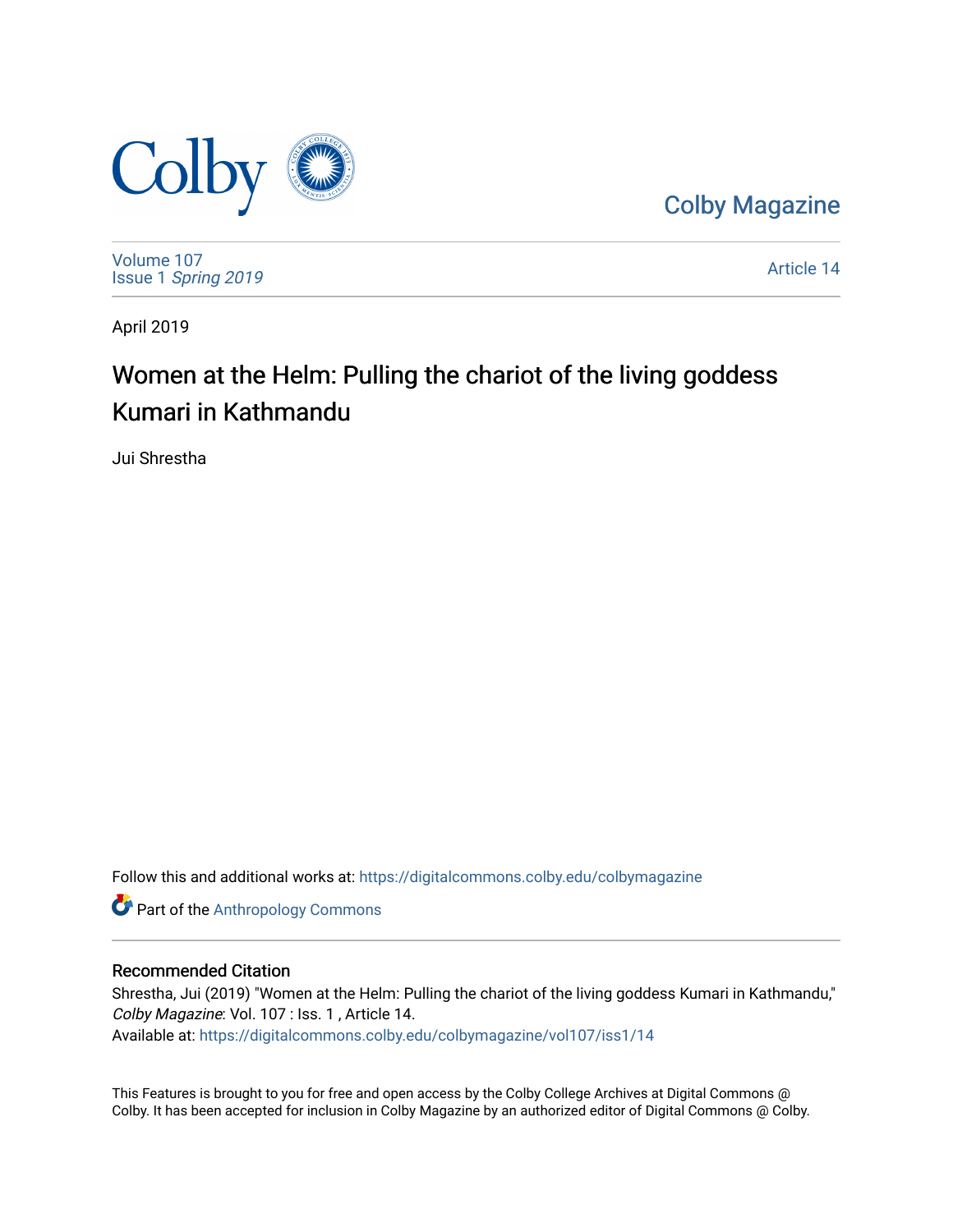## ESSAY



# WOMEN AT THE HELM

Pulling the chariot of the living goddess Kumari in Kathmandu

By Jui Shrestha '07

I was given the task of "whistle-blower." My job was to be at the front of the procession, blow the whistle, and clear the way for the women coming through behind, mightily pulling the chariots. Only an hour before I was tracking down organizers to get a festival pass at the last minute. I was certainly not expecting to be given one of the spots that involved managing the procession.

But I was gripped by a mix of emotions. Nervous at the responsibility shouldered upon me, overwhelmed by the sea of people swarming around, excited about fulfilling a long-held dream, and grateful for the opportunity.

The procession was part of Yenyaa, the weeklong Kathmandu festival celebrated by the Newars, the oldest inhabitants of the Kathmandu valley, to commemorate their settlement here. Of the numerous activities associated with the festival, the

chariot procession of the living goddess Kumari and Lord Ganesh and Bhairab is arguably the main attraction. Yenyaa is one of the few times during the year that the Kumari leaves her residence for public appearances. Once a girl becomes Kumari she lives in the Kumari residence until a new Kumari is appointed, usually every five years. She leaves her residence for various festivals and appearances a dozen or so times a year.

This year was particularly special as we had fouryear-old Trishna Shakya, the new Kumari, taken around in her first procession. In keeping with the melding of Hindu and Buddhist practices among Newars, the Kumari—who is the human form of the Hindu goddess Taleju—is a prepubescent girl from the Buddhist clan. The selection is mainly based on examination of the girl's astrological charts.